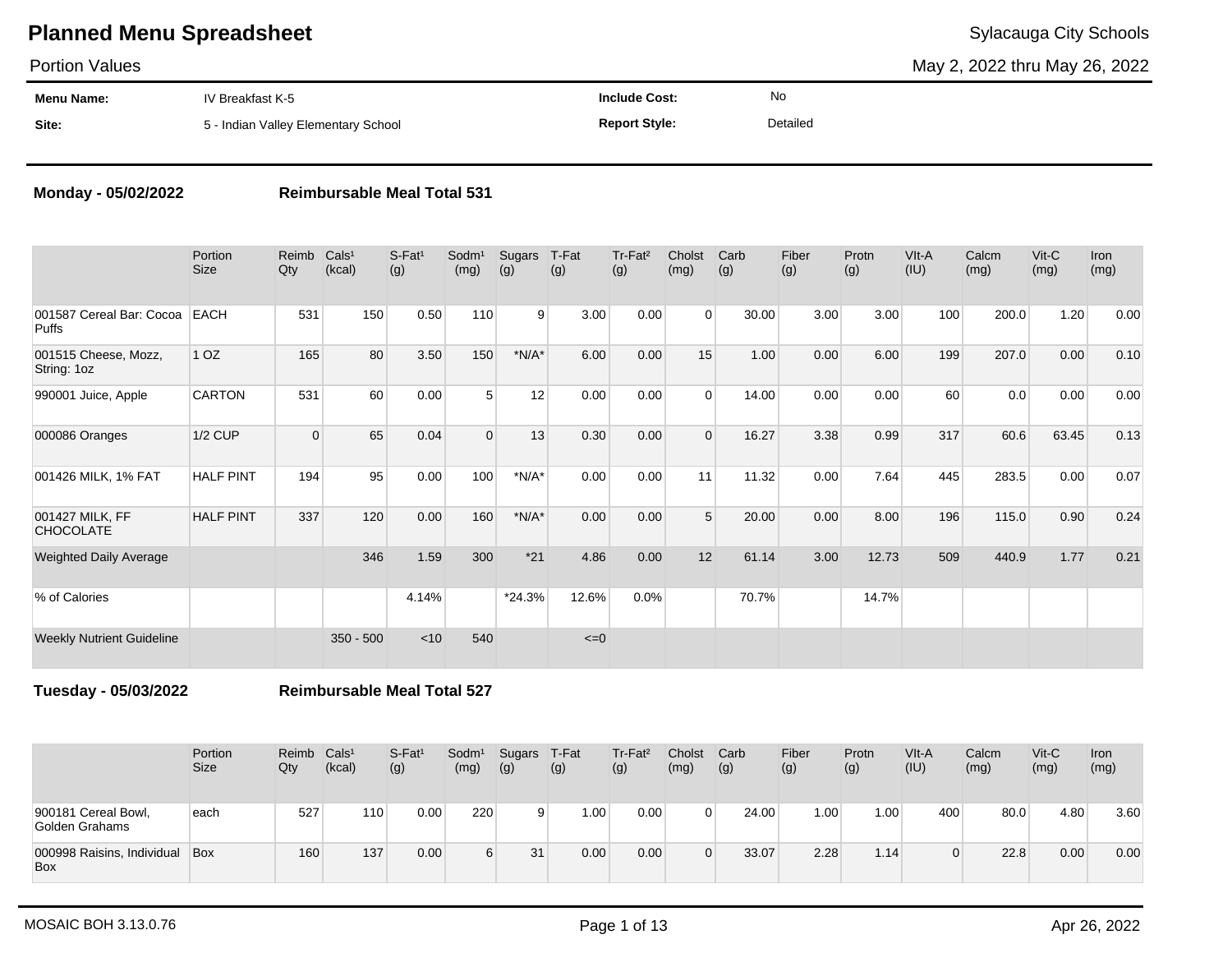#### Portion Values

May 2, 2022 thru May 26, 2022

|                                     | Portion<br>Size  | Reimb<br>Qty | Cals <sup>1</sup><br>(kcal) | $S-Fat1$<br>(g) | Sodm <sup>1</sup><br>(mg) | Sugars<br>(g) | T-Fat<br>(g) | Tr-Fat <sup>2</sup><br>(g) | Cholst<br>(mg) | Carb<br>(g) | Fiber<br>(g) | Protn<br>(g) | VIt-A<br>(IU) | Calcm<br>(mg) | $V$ it-C<br>(mg) | Iron<br>(mg) |
|-------------------------------------|------------------|--------------|-----------------------------|-----------------|---------------------------|---------------|--------------|----------------------------|----------------|-------------|--------------|--------------|---------------|---------------|------------------|--------------|
| 900319 Juice, Orange 4<br>OZ.       | 4 oz.            | 527          | 60                          | 0.00            | $\overline{0}$            | 12            | 0.00         | 0.00                       | $\Omega$       | 14.00       | 0.00         | 0.00         | 353           | 700.0         | 30.00            | 0.12         |
| 001426 MILK, 1% FAT                 | <b>HALF PINT</b> | 179          | 95                          | 0.00            | 100                       | $*N/A*$       | 0.00         | 0.00                       | 11             | 11.32       | 0.00         | 7.64         | 445           | 283.5         | 0.00             | 0.07         |
| 001427 MILK, FF<br><b>CHOCOLATE</b> | <b>HALF PINT</b> | 347          | 120                         | 0.00            | 160                       | $*N/A*$       | 0.00         | 0.00                       | $5^{\circ}$    | 20.00       | 0.00         | 8.00         | 196           | 115.0         | 0.90             | 0.24         |
| <b>Weighted Daily Average</b>       |                  |              | 323                         | 0.00            | 361                       | $*30$         | 1.00         | 0.00                       | $\overline{7}$ | 65.05       | 1.69         | 9.21         | 1033          | 958.9         | 35.39            | 3.90         |
| % of Calories                       |                  |              |                             | $0.00\%$        |                           | $*37.2%$      | 2.8%         | 0.0%                       |                | 80.6%       |              | 11.4%        |               |               |                  |              |
| <b>Weekly Nutrient Guideline</b>    |                  |              | $350 - 500$                 | $<$ 10          | 540                       |               | $\leq=0$     |                            |                |             |              |              |               |               |                  |              |

#### **Wednesday - 05/04/2022 Reimbursable Meal Total 539**

|                                       | Portion<br><b>Size</b> | Reimb<br>$Q$ ty | Cals <sup>1</sup><br>(kcal) | S-Fat <sup>1</sup><br>(g) | Sodm <sup>1</sup><br>(mg) | Sugars<br>(g) | T-Fat<br>(g) | Tr-Fat <sup>2</sup><br>(g) | Cholst<br>(mg) | Carb<br>(g) | Fiber<br>(g) | Protn<br>(g) | VIt-A<br>(IU) | Calcm<br>(mg) | $V$ it- $C$<br>(mg) | Iron<br>(mg) |
|---------------------------------------|------------------------|-----------------|-----------------------------|---------------------------|---------------------------|---------------|--------------|----------------------------|----------------|-------------|--------------|--------------|---------------|---------------|---------------------|--------------|
| 900506 Yogurt, Go-Gurt,<br>Strawberry | each                   | 200             | 70                          | 0.00                      | 30                        | 10            | 0.50         | 0.00                       | 1 <sup>1</sup> | 13.00       | 0.00         | 2.00         | 400           | 100.0         | 0.00                | 0.00         |
| 001454 Graham Cracker<br>Snack, Honey | <b>EACH</b>            | 539             | 110                         | 0.00                      | 140                       | 11            | 3.00         | 0.00                       | $\Omega$       | 20.00       | 7.00         | 1.29         | 280           | 5.0           | 3.00                | 2.00         |
| 000086 Oranges                        | $1/2$ CUP              | 200             | 65                          | 0.04                      | $\Omega$                  | 13            | 0.30         | 0.00                       | $\Omega$       | 16.27       | 3.38         | 0.99         | 317           | 60.6          | 63.45               | 0.13         |
| 990001 Juice, Apple                   | <b>CARTON</b>          | 539             | 60                          | 0.00                      | 5                         | 12            | 0.00         | 0.00                       | $\Omega$       | 14.00       | 0.00         | 0.00         | 60            | 0.0           | 0.00                | 0.00         |
| 001426 MILK, 1% FAT                   | <b>HALF PINT</b>       | 198             | 95                          | 0.00                      | 100                       | $*N/A*$       | 0.00         | 0.00                       | 11             | 11.32       | 0.00         | 7.64         | 445           | 283.5         | 0.00                | 0.07         |
| 001427 MILK, FF<br><b>CHOCOLATE</b>   | <b>HALF PINT</b>       | 333             | 120                         | 0.00                      | 160                       | $*N/A*$       | 0.00         | 0.00                       | 5              | 20.00       | 0.00         | 8.00         | 196           | 115.0         | 0.90                | 0.24         |
| <b>Weighted Daily Average</b>         |                        |                 | 329                         | 0.01                      | 292                       | $*31$         | 3.30         | 0.00                       | 8              | 61.37       | 8.26         | 10.15        | 891           | 239.8         | 27.10               | 2.22         |
| % of Calories                         |                        |                 |                             | 0.03%                     |                           | $*37.7%$      | 9.0%         | $0.0\%$                    |                | 74.6%       |              | 12.3%        |               |               |                     |              |
| <b>Weekly Nutrient Guideline</b>      |                        |                 | $350 - 500$                 | $<$ 10                    | 540                       |               | $\leq=0$     |                            |                |             |              |              |               |               |                     |              |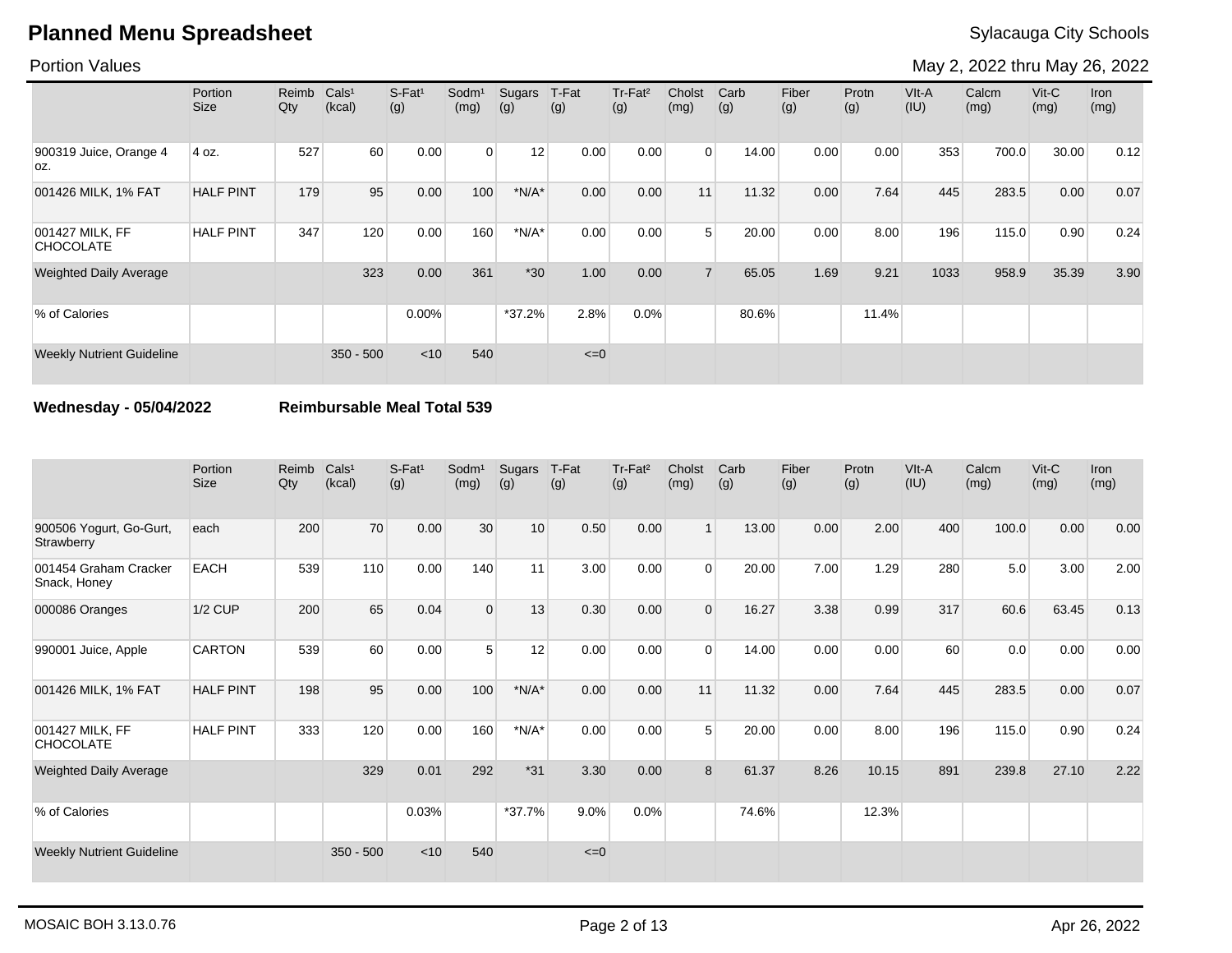#### Portion Values

May 2, 2022 thru May 26, 2022

#### **Thursday - 05/05/2022 Reimbursable Meal Total 521**

|                                       | Portion<br><b>Size</b> | Reimb<br>Qty | Cals <sup>1</sup><br>(kcal) | $S-Fat1$<br>(g) | Sodm <sup>1</sup><br>(mg) | Sugars<br>(g) | T-Fat<br>(g) | Tr-Fat <sup>2</sup><br>(g) | Cholst<br>(mg) | Carb<br>(g) | Fiber<br>(g) | Protn<br>(g) | VIt-A<br>(IU) | Calcm<br>(mg) | $V$ it- $C$<br>(mg) | <b>Iron</b><br>(mg) |
|---------------------------------------|------------------------|--------------|-----------------------------|-----------------|---------------------------|---------------|--------------|----------------------------|----------------|-------------|--------------|--------------|---------------|---------------|---------------------|---------------------|
| 900343 Muffin, Blueberry<br><b>WG</b> | each                   | 521          | 160                         | 0.50            | 125                       | 13            | 5.00         | 0.00                       | 20             | 26.00       | 1.00         | 2.00         | 65            | 20.0          | 0.00                | 0.72                |
| 000814 Apples, Fresh<br>(HUSSC)       | $1/2$ CUP              | 155          | 72                          | 0.04            | $\overline{\mathbf{1}}$   | 14            | 0.23         | 0.00                       | $\Omega$       | 19.06       | 3.31         | 0.36         | 75            | 8.3           | 6.35                | 0.17                |
| 900319 Juice, Orange 4<br>OZ.         | 4 oz.                  | 521          | 60                          | 0.00            | $\Omega$                  | 12            | 0.00         | 0.00                       | $\Omega$       | 14.00       | 0.00         | 0.00         | 353           | 700.0         | 30.00               | 0.12                |
| 001426 MILK, 1% FAT                   | <b>HALF PINT</b>       | 178          | 95                          | 0.00            | 100                       | $*N/A*$       | 0.00         | 0.00                       | 11             | 11.32       | 0.00         | 7.64         | 445           | 283.5         | 0.00                | 0.07                |
| 001427 MILK, FF<br><b>CHOCOLATE</b>   | <b>HALF PINT</b>       | 343          | 120                         | 0.00            | 160                       | $*N/A*$       | 0.00         | 0.00                       | 5              | 20.00       | 0.00         | 8.00         | 196           | 115.0         | 0.90                | 0.24                |
| <b>Weighted Daily Average</b>         |                        |              | 353                         | 0.51            | 265                       | $*29$         | 5.07         | 0.00                       | 27             | 62.70       | 1.99         | 9.98         | 721           | 895.0         | 32.48               | 1.07                |
| % of Calories                         |                        |              |                             | 1.30%           |                           | *32.9%        | 12.9%        | 0.0%                       |                | 71.0%       |              | 11.3%        |               |               |                     |                     |
| <b>Weekly Nutrient Guideline</b>      |                        |              | $350 - 500$                 | < 10            | 540                       |               | $\leq=0$     |                            |                |             |              |              |               |               |                     |                     |

**Friday - 05/06/2022 Reimbursable Meal Total 521**

|                                          | Portion<br><b>Size</b> | Reimb Cals <sup>1</sup><br>Qty | (kcal) | $S-Fat1$<br>(g) | Sodm <sup>1</sup><br>(mg) | Sugars<br>(g) | T-Fat<br>(g) | Tr-Fat <sup>2</sup><br>(g) | Cholst<br>(mg) | Carb<br>(g) | Fiber<br>(g) | Protn<br>(g) | $V$ lt-A<br>(IU) | Calcm<br>(mg) | $V$ it-C<br>(mg) | <b>Iron</b><br>(mg) |
|------------------------------------------|------------------------|--------------------------------|--------|-----------------|---------------------------|---------------|--------------|----------------------------|----------------|-------------|--------------|--------------|------------------|---------------|------------------|---------------------|
| 990236 Cinnamon Toast<br>Crunch Soft Bar | each                   | 521                            | 260    | 2.50            | 290                       | 15            | 8.00         | 0.00                       | $5^{\circ}$    | 41.00       | 3.00         | 0.00         | 0                | 0.0           | 0.00             | 0.00                |
| 000086 Oranges                           | $1/2$ CUP              | 155                            | 65     | 0.04            | $\Omega$                  | 13            | 0.30         | 0.00                       |                | 16.27       | 3.38         | 0.99         | 317              | 60.6          | 63.45            | 0.13                |
| 990001 Juice, Apple                      | <b>CARTON</b>          | 521                            | 60     | 0.00            | 5 <sup>1</sup>            | 12            | 0.00         | 0.00                       |                | 14.00       | 0.00         | 0.00         | 60               | 0.0           | 0.00             | 0.00                |
| 001426 MILK, 1% FAT                      | <b>HALF PINT</b>       | 178                            | 95     | 0.00            | 100                       | $*N/A*$       | 0.00         | 0.00                       | 11             | 11.32       | 0.00         | 7.64         | 445              | 283.5         | 0.00             | 0.07                |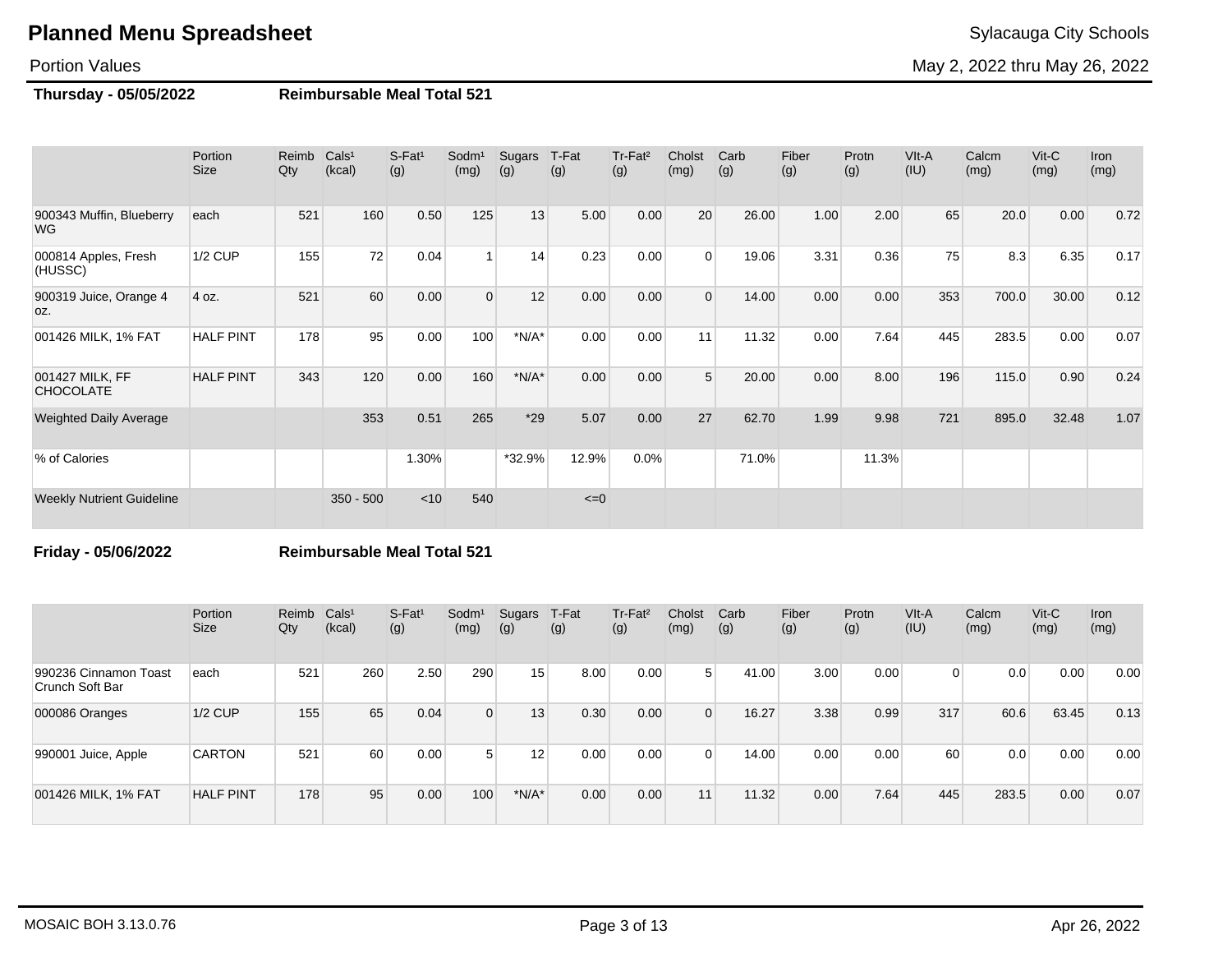Portion Values

May 2, 2022 thru May 26, 2022

|                                     | Portion<br>Size  | Reimb Cals <sup>1</sup><br>Qty | (kcal)      | S-Fat <sup>1</sup><br>(g) | Sodm <sup>1</sup><br>(mg) | Sugars<br>(g) | T-Fat<br>(g) | Tr-Fat <sup>2</sup><br>(g) | Cholst<br>(mg) | Carb<br>(g) | Fiber<br>(g) | Protn<br>(g) | VIt-A<br>(IU) | Calcm<br>(mg) | $V$ it-C<br>(mg) | Iron<br>(mg) |
|-------------------------------------|------------------|--------------------------------|-------------|---------------------------|---------------------------|---------------|--------------|----------------------------|----------------|-------------|--------------|--------------|---------------|---------------|------------------|--------------|
| 001427 MILK, FF<br><b>CHOCOLATE</b> | <b>HALF PINT</b> | 343                            | 120         | 0.00                      | 160                       | $*N/A*$       | 0.00         | 0.00                       | 5 <sup>1</sup> | 20.00       | 0.00         | 8.00         | 196           | 115.0         | 0.90             | 0.24         |
| <b>Weighted Daily Average</b>       |                  |                                | 451         | 2.51                      | 434                       | $*31$         | 8.09         | 0.00                       | 12             | 76.87       | 4.01         | 8.17         | 435           | 190.6         | 19.47            | 0.22         |
| % of Calories                       |                  |                                |             | 5.01%                     |                           | $*27.5%$      | 16.1%        | $0.0\%$                    |                | 68.2%       |              | 7.2%         |               |               |                  |              |
| <b>Weekly Nutrient Guideline</b>    |                  |                                | $350 - 500$ | < 10                      | 540                       |               | $\leq=0$     |                            |                |             |              |              |               |               |                  |              |

**Monday - 05/09/2022 Reimbursable Meal Total 530**

|                                     | Portion<br><b>Size</b> | Reimb<br>Qty   | Cals <sup>1</sup><br>(kcal) | S-Fat <sup>1</sup><br>(g) | Sodm <sup>1</sup><br>(mg) | Sugars<br>(g) | T-Fat<br>(g) | Tr-Fat <sup>2</sup><br>(g) | Cholst<br>(mg) | Carb<br>(g) | Fiber<br>(g) | Protn<br>(g) | VIt-A<br>(IU) | Calcm<br>(mg) | $V$ it-C<br>(mg) | <b>Iron</b><br>(mg) |
|-------------------------------------|------------------------|----------------|-----------------------------|---------------------------|---------------------------|---------------|--------------|----------------------------|----------------|-------------|--------------|--------------|---------------|---------------|------------------|---------------------|
| 001684 Muffin, Banana               | loaf                   | $\overline{0}$ | 160                         | 0.50                      | 135                       | 14            | 4.50         | 0.00                       | 20             | 28.00       | 1.00         | 2.00         | 70            | 20.0          | 1.20             | 0.72                |
| 990001 Juice, Apple                 | <b>CARTON</b>          | 530            | 60                          | 0.00                      | 5                         | 12            | 0.00         | 0.00                       | $\Omega$       | 14.00       | 0.00         | 0.00         | 60            | 0.0           | 0.00             | 0.00                |
| 000086 Oranges                      | $1/2$ CUP              | 155            | 65                          | 0.04                      | $\Omega$                  | 13            | 0.30         | 0.00                       | $\Omega$       | 16.27       | 3.38         | 0.99         | 317           | 60.6          | 63.45            | 0.13                |
| 001426 MILK, 1% FAT                 | <b>HALF PINT</b>       | 194            | 95                          | 0.00                      | 100                       | $*N/A*$       | 0.00         | 0.00                       | 11             | 11.32       | 0.00         | 7.64         | 445           | 283.5         | 0.00             | 0.07                |
| 001427 MILK, FF<br><b>CHOCOLATE</b> | <b>HALF PINT</b>       | 337            | 120                         | 0.00                      | 160                       | $*N/A*$       | 0.00         | 0.00                       | 5              | 20.00       | 0.00         | 8.00         | 196           | 115.0         | 0.90             | 0.24                |
| <b>Weighted Daily Average</b>       |                        |                | 190                         | 0.01                      | 143                       | $*16$         | 0.09         | 0.00                       | $\overline{7}$ | 35.62       | 0.99         | 8.17         | 440           | 194.6         | 19.13            | 0.21                |
| % of Calories                       |                        |                |                             | 0.05%                     |                           | $*33.7%$      | 0.4%         | $0.0\%$                    |                | 75.0%       |              | 17.2%        |               |               |                  |                     |
| <b>Weekly Nutrient Guideline</b>    |                        |                | $350 - 500$                 | $<$ 10                    | 540                       |               | $\leq=0$     |                            |                |             |              |              |               |               |                  |                     |

**Tuesday - 05/10/2022 Reimbursable Meal Total 320**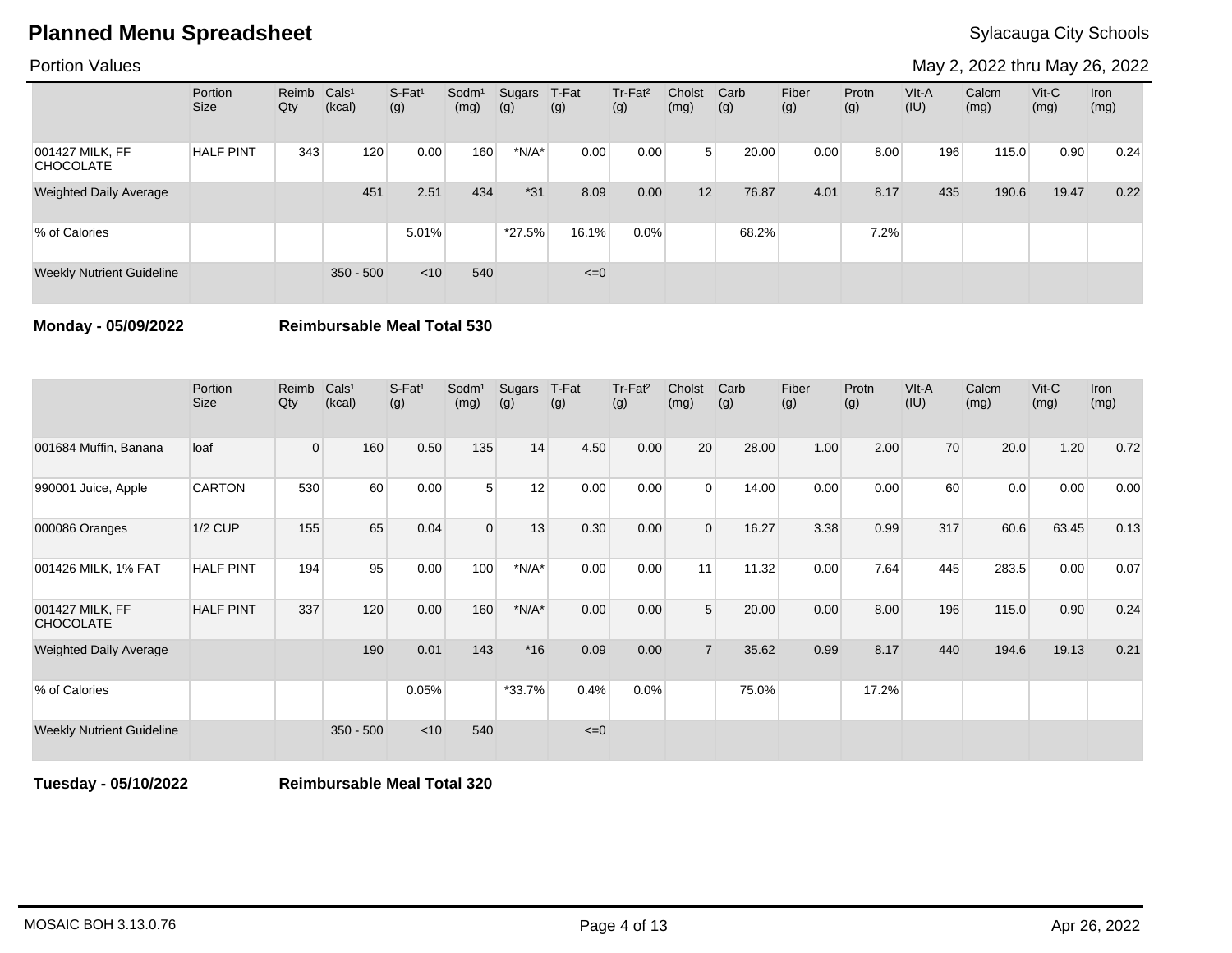Portion Values

May 2, 2022 thru May 26, 2022

|                                                        | Portion<br><b>Size</b> | Reimb<br>Qty   | Cals <sup>1</sup><br>(kcal) | $S$ -Fat <sup>1</sup><br>(g) | Sodm <sup>1</sup><br>(mg) | <b>Sugars</b><br>(g) | T-Fat<br>(g) | Tr-Fat <sup>2</sup><br>(g) | Cholst<br>(mg) | Carb<br>(g) | Fiber<br>(g) | Protn<br>(g) | VIt-A<br>(IU)  | Calcm<br>(mg) | $V$ it-C<br>(mg) | Iron<br>(mg) |
|--------------------------------------------------------|------------------------|----------------|-----------------------------|------------------------------|---------------------------|----------------------|--------------|----------------------------|----------------|-------------|--------------|--------------|----------------|---------------|------------------|--------------|
| 990231 BeneFIT Bar Apple Each<br><b>Blueberry Chip</b> |                        | 320            | 290                         | 3.00                         | 200                       | 23                   | 9.00         | 0.00                       | 20             | 48.00       | 3.00         | 5.00         | $\overline{0}$ | 2.0           | 0.00             | 8.00         |
| 001499 Cheese, String,<br>Mozz                         | 1 <sub>OZ</sub>        | 320            | 80                          | 3.50                         | 150                       | $*N/A*$              | 6.00         | 0.00                       | 15             | 1.00        | 0.00         | 6.00         | 199            | 207.0         | 0.00             | 0.10         |
| 900319 Juice, Orange 4<br>OZ.                          | 4 oz.                  | 320            | 60                          | 0.00                         | $\Omega$                  | 12                   | 0.00         | 0.00                       | $\Omega$       | 14.00       | 0.00         | 0.00         | 353            | 700.0         | 30.00            | 0.12         |
| 000814 Apples, Fresh<br>(HUSSC)                        | <b>1/2 CUP</b>         | $\overline{0}$ | 72                          | 0.04                         | $\mathbf{1}$              | 14                   | 0.23         | 0.00                       | $\Omega$       | 19.06       | 3.31         | 0.36         | 75             | 8.3           | 6.35             | 0.17         |
| 001426 MILK, 1% FAT                                    | <b>HALF PINT</b>       | 105            | 95                          | 0.00                         | 100                       | $*N/A*$              | 0.00         | 0.00                       | 11             | 11.32       | 0.00         | 7.64         | 445            | 283.5         | 0.00             | 0.07         |
| 001427 MILK, FF<br><b>CHOCOLATE</b>                    | <b>HALF PINT</b>       | 215            | 120                         | 0.00                         | 160                       | $*N/A*$              | 0.00         | 0.00                       | 5              | 20.00       | 0.00         | 8.00         | 196            | 115.0         | 0.90             | 0.24         |
| <b>Weighted Daily Average</b>                          |                        |                | 542                         | 6.50                         | 490                       | $*35$                | 15.00        | 0.00                       | 42             | 80.15       | 3.00         | 18.88        | 830            | 1079.3        | 30.60            | 8.40         |
| % of Calories                                          |                        |                |                             | 10.79%                       |                           | *25.8%               | 24.9%        | 0.0%                       |                | 59.2%       |              | 13.9%        |                |               |                  |              |
| <b>Weekly Nutrient Guideline</b>                       |                        |                | $350 - 500$                 | < 10                         | 540                       |                      | $\leq=0$     |                            |                |             |              |              |                |               |                  |              |

**Wednesday - 05/11/2022 Reimbursable Meal Total 531**

|                                          | Portion<br>Size  | Reimb Cals <sup>1</sup><br>Qty | (kcal) | $S-Fat1$<br>(g) | Sodm <sup>1</sup><br>(mg) | Sugars<br>(g) | T-Fat<br>(g) | Tr-Fat <sup>2</sup><br>(g) | Cholst<br>(mg) | Carb<br>(g) | Fiber<br>(g) | Protn<br>(g) | $V$ lt-A<br>(IU) | Calcm<br>(mg) | $V$ it-C<br>(mg) | <b>Iron</b><br>(mg) |
|------------------------------------------|------------------|--------------------------------|--------|-----------------|---------------------------|---------------|--------------|----------------------------|----------------|-------------|--------------|--------------|------------------|---------------|------------------|---------------------|
| 001201 Muffin, Apple: WG                 | <b>EACH</b>      | 531                            | 142    | 0.47            | 113                       | 12            | 4.25         | 0.00                       | 14             | 25.51       | 0.94         | 1.89         | 30               | 4.9           | 49.14            | 0.71                |
| 000998 Raisins, Individual<br><b>Box</b> | Box              | 0                              | 137    | 0.00            | $6 \mid$                  | 31            | 0.00         | 0.00                       | $\Omega$       | 33.07       | 2.28         | 1.14         | $\Omega$         | 22.8          | 0.00             | 0.00                |
| 900319 Juice, Orange 4<br>loz.           | 4 oz.            | 531                            | 60     | 0.00            | $\overline{0}$            | 12            | 0.00         | 0.00                       |                | 14.00       | 0.00         | 0.00         | 353              | 700.0         | 30.00            | 0.12                |
| 001426 MILK, 1% FAT                      | <b>HALF PINT</b> | 194                            | 95     | 0.00            | 100                       | $*N/A*$       | 0.00         | 0.00                       | 11             | 11.32       | 0.00         | 7.64         | 445              | 283.5         | 0.00             | 0.07                |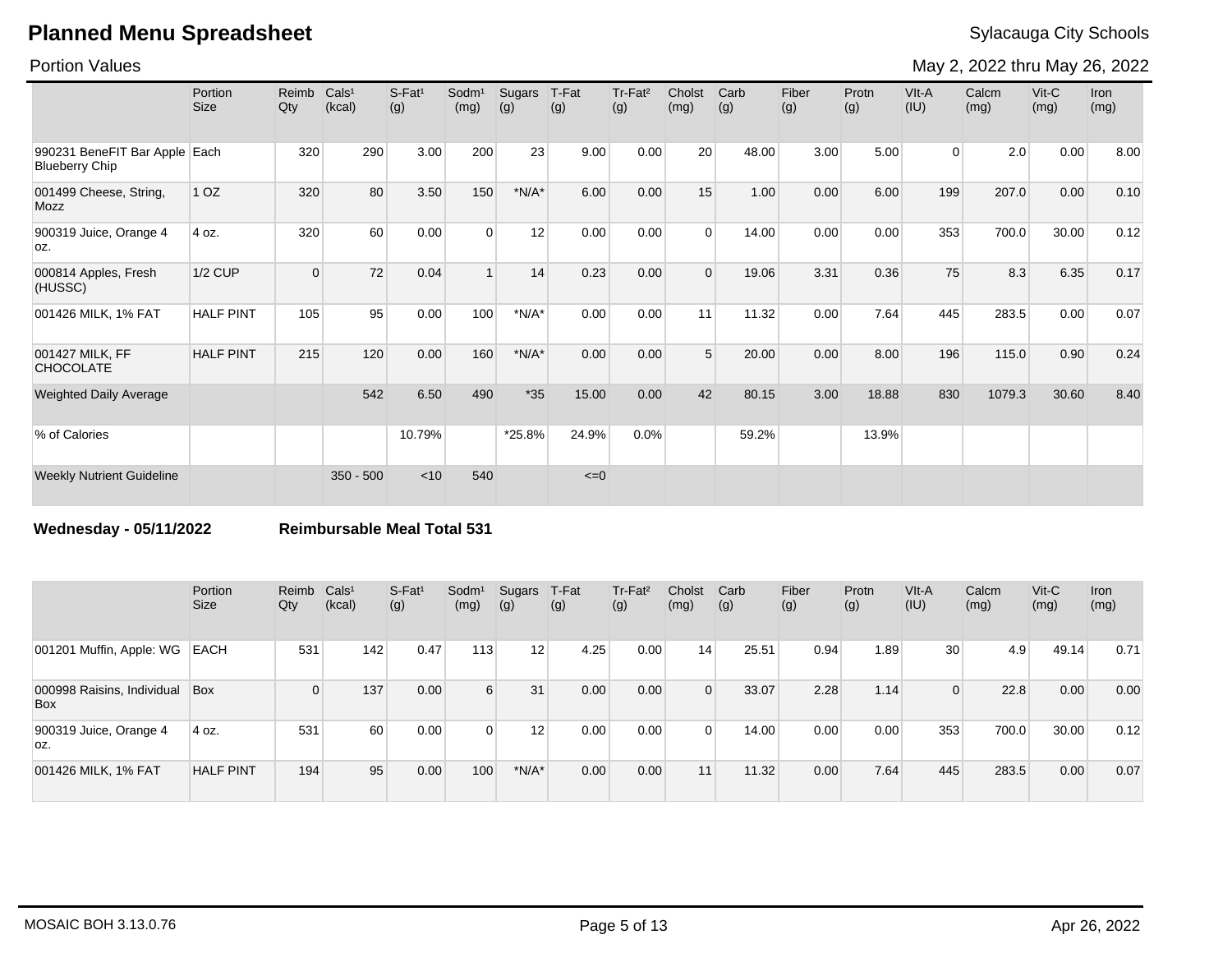Portion Values

May 2, 2022 thru May 26, 2022

|                                     | Portion<br><b>Size</b> | Reimb Cals <sup>1</sup><br>Qty | (kcal)      | $S-Fat1$<br>(g) | Sodm <sup>1</sup><br>(mg) | Sugars<br>(g) | T-Fat<br>(g) | Tr-Fat <sup>2</sup><br>(g) | Cholst<br>(mg) | Carb<br>(g) | Fiber<br>(g) | Protn<br>(g) | $V$ lt-A<br>(IU) | Calcm<br>(mg) | $V$ it-C<br>(mg) | Iron<br>(mg) |
|-------------------------------------|------------------------|--------------------------------|-------------|-----------------|---------------------------|---------------|--------------|----------------------------|----------------|-------------|--------------|--------------|------------------|---------------|------------------|--------------|
| 001427 MILK, FF<br><b>CHOCOLATE</b> | <b>HALF PINT</b>       | 337                            | 120         | 0.00            | 160                       | $*N/A*$       | 0.00         | 0.00                       | 5 <sup>1</sup> | 20.00       | 0.00         | 8.00         | 196              | 115.0         | 0.90             | 0.24         |
| <b>Weighted Daily Average</b>       |                        |                                | 313         | 0.47            | 251                       | $*24$         | 4.25         | 0.00                       | 21             | 56.34       | 0.94         | 9.76         | 670              | 881.5         | 79.71            | 1.01         |
| % of Calories                       |                        |                                |             | 1.35%           |                           | $*30.7%$      | 12.2%        | $0.0\%$                    |                | 72.0%       |              | 12.5%        |                  |               |                  |              |
| <b>Weekly Nutrient Guideline</b>    |                        |                                | $350 - 500$ | < 10            | 540                       |               | $\leq=0$     |                            |                |             |              |              |                  |               |                  |              |

**Thursday - 05/12/2022 Reimbursable Meal Total 531**

|                                     | Portion<br><b>Size</b> | Reimb<br>Qty | Cals <sup>1</sup><br>(kcal) | $S-Fat1$<br>(g) | Sodm <sup>1</sup><br>(mg) | Sugars<br>(g) | T-Fat<br>(g) | Tr-Fat <sup>2</sup><br>(g) | Cholst<br>(mg) | Carb<br>(g) | Fiber<br>(g) | Protn<br>(g) | VIt-A<br>(IU) | Calcm<br>(mg) | $V$ it-C<br>(mg) | <b>Iron</b><br>(mg) |
|-------------------------------------|------------------------|--------------|-----------------------------|-----------------|---------------------------|---------------|--------------|----------------------------|----------------|-------------|--------------|--------------|---------------|---------------|------------------|---------------------|
| 900343 Muffin, Blueberry<br>WG.     | each                   | 531          | 160                         | 0.50            | 125                       | 13            | 5.00         | 0.00                       | 20             | 26.00       | 1.00         | 2.00         | 65            | 20.0          | 0.00             | 0.72                |
| 990001 Juice, Apple                 | <b>CARTON</b>          | 531          | 60                          | 0.00            | 5 <sup>1</sup>            | 12            | 0.00         | 0.00                       | $\Omega$       | 14.00       | 0.00         | 0.00         | 60            | 0.0           | 0.00             | 0.00                |
| 000814 Apples, Fresh<br>(HUSSC)     | $1/2$ CUP              | 155          | 72                          | 0.04            |                           | 14            | 0.23         | 0.00                       | $\Omega$       | 19.06       | 3.31         | 0.36         | 75            | 8.3           | 6.35             | 0.17                |
| 001426 MILK, 1% FAT                 | <b>HALF PINT</b>       | 194          | 95                          | 0.00            | 100                       | $*N/A*$       | 0.00         | 0.00                       | 11             | 11.32       | 0.00         | 7.64         | 445           | 283.5         | 0.00             | 0.07                |
| 001427 MILK, FF<br><b>CHOCOLATE</b> | <b>HALF PINT</b>       | 337          | 120                         | 0.00            | 160                       | $*N/A*$       | 0.00         | 0.00                       | 5              | 20.00       | 0.00         | 8.00         | 196           | 115.0         | 0.90             | 0.24                |
| <b>Weighted Daily Average</b>       |                        |              | 352                         | 0.51            | 268                       | $*29$         | 5.07         | 0.00                       | 27             | 62.39       | 1.97         | 9.97         | 434           | 199.0         | 2.42             | 0.95                |
| % of Calories                       |                        |              |                             | 1.30%           |                           | *33.0%        | 13.0%        | 0.0%                       |                | 70.9%       |              | 11.3%        |               |               |                  |                     |
| <b>Weekly Nutrient Guideline</b>    |                        |              | $350 - 500$                 | < 10            | 540                       |               | $\leq=0$     |                            |                |             |              |              |               |               |                  |                     |

**Friday - 05/13/2022 Reimbursable Meal Total 531**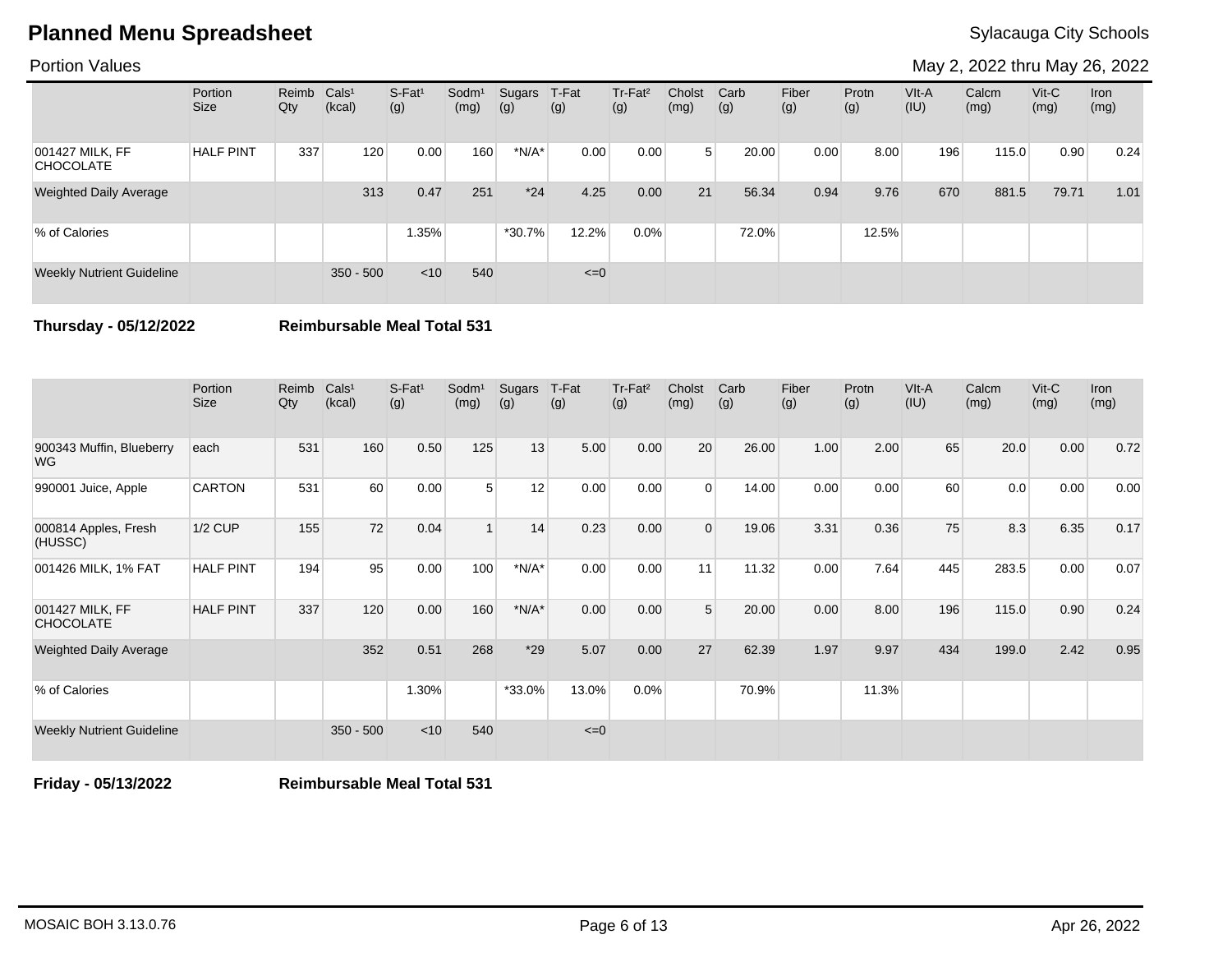Portion Values

May 2, 2022 thru May 26, 2022

|                                                 | Portion<br><b>Size</b> | Reimb<br>Qty | Cals <sup>1</sup><br>(kcal) | S-Fat <sup>1</sup><br>(g) | Sodm <sup>1</sup><br>(mg) | Sugars<br>(g) | T-Fat<br>(g) | Tr-Fat <sup>2</sup><br>(g) | Cholst<br>(mg) | Carb<br>(g) | Fiber<br>(g) | Protn<br>(g) | VIt-A<br>(IU)  | Calcm<br>(mg) | $V$ it-C<br>(mg) | Iron<br>(mg) |
|-------------------------------------------------|------------------------|--------------|-----------------------------|---------------------------|---------------------------|---------------|--------------|----------------------------|----------------|-------------|--------------|--------------|----------------|---------------|------------------|--------------|
| 001576 Cereal Bar, Apple<br><b>Fruit Filled</b> | <b>EACH</b>            | 531          | 140                         | 1.50                      | 85                        | 10            | 4.50         | 0.00                       | $\Omega$       | 23.00       | 1.00         | 2.00         | $\overline{0}$ | 8.0           | 0.00             | 1.00         |
| 990001 Juice, Apple                             | <b>CARTON</b>          | 531          | 60                          | 0.00                      | 5                         | 12            | 0.00         | 0.00                       | $\mathbf 0$    | 14.00       | 0.00         | 0.00         | 60             | 0.0           | 0.00             | 0.00         |
| 001085 Bananas                                  | $1/2$ cup              | 165          | 67                          | 0.08                      | $\overline{1}$            | 9             | 0.25         | 0.00                       | $\Omega$       | 17.13       | 1.95         | 0.82         | 48             | 3.8           | 6.52             | 0.20         |
| 001426 MILK, 1% FAT                             | <b>HALF PINT</b>       | 194          | 95                          | 0.00                      | 100                       | $*N/A*$       | 0.00         | 0.00                       | 11             | 11.32       | 0.00         | 7.64         | 445            | 283.5         | 0.00             | 0.07         |
| 001427 MILK, FF<br><b>CHOCOLATE</b>             | <b>HALF PINT</b>       | 334          | 120                         | 0.00                      | 160                       | $*N/A*$       | 0.00         | 0.00                       | 5              | 20.00       | 0.00         | 8.00         | 196            | 115.0         | 0.90             | 0.24         |
| <b>Weighted Daily Average</b>                   |                        |              | 331                         | 1.53                      | 227                       | $*25$         | 4.58         | 0.00                       | $\overline{7}$ | 59.04       | 1.61         | 10.08        | 361            | 185.1         | 2.59             | 1.24         |
| % of Calories                                   |                        |              |                             | 4.16%                     |                           | *30.2%        | 12.5%        | 0.0%                       |                | 71.3%       |              | 12.2%        |                |               |                  |              |
| <b>Weekly Nutrient Guideline</b>                |                        |              | $350 - 500$                 | < 10                      | 540                       |               | $\leq=0$     |                            |                |             |              |              |                |               |                  |              |

**Monday - 05/16/2022 Reimbursable Meal Total 531**

|                                          | Portion<br>Size  | Reimb<br>Qty | Cals <sup>1</sup><br>(kcal) | S-Fat <sup>1</sup><br>(g) | Sodm <sup>1</sup><br>(mg) | Sugars<br>(g) | T-Fat<br>(g) | Tr-Fat <sup>2</sup><br>(g) | Cholst<br>(mg) | Carb<br>(g) | Fiber<br>(g) | Protn<br>(g) | VIt-A<br>(IU) | Calcm<br>(mg) | $V$ it-C<br>(mg) | <b>Iron</b><br>(mg) |
|------------------------------------------|------------------|--------------|-----------------------------|---------------------------|---------------------------|---------------|--------------|----------------------------|----------------|-------------|--------------|--------------|---------------|---------------|------------------|---------------------|
| 001589 Cereal Bar,<br>Cinnamon Toast Cru | <b>EACH</b>      | 531          | 150                         | 0.50                      | 115                       | 8             | 3.00         | 0.00                       | $\Omega$       | 30.00       | 3.00         | 3.00         | 40            | 200.0         | 0.00             | 1.80                |
| 001515 Cheese, Mozz,<br>String: 1oz      | 1 <sub>OZ</sub>  | 165          | 80                          | 3.50                      | 150                       | $*N/A*$       | 6.00         | 0.00                       | 15             | 1.00        | 0.00         | 6.00         | 199           | 207.0         | 0.00             | 0.10                |
| 990001 Juice, Apple                      | <b>CARTON</b>    | 531          | 60                          | 0.00                      | 5 <sup>5</sup>            | 12            | 0.00         | 0.00                       | $\Omega$       | 14.00       | 0.00         | 0.00         | 60            | 0.0           | 0.00             | 0.00                |
| 000086 Oranges                           | <b>1/2 CUP</b>   | $\Omega$     | 65                          | 0.04                      | $\overline{0}$            | 13            | 0.30         | 0.00                       | $\Omega$       | 16.27       | 3.38         | 0.99         | 317           | 60.6          | 63.45            | 0.13                |
| 001426 MILK, 1% FAT                      | <b>HALF PINT</b> | 194          | 95                          | 0.00                      | 100                       | $*N/A*$       | 0.00         | 0.00                       | 11             | 11.32       | 0.00         | 7.64         | 445           | 283.5         | 0.00             | 0.07                |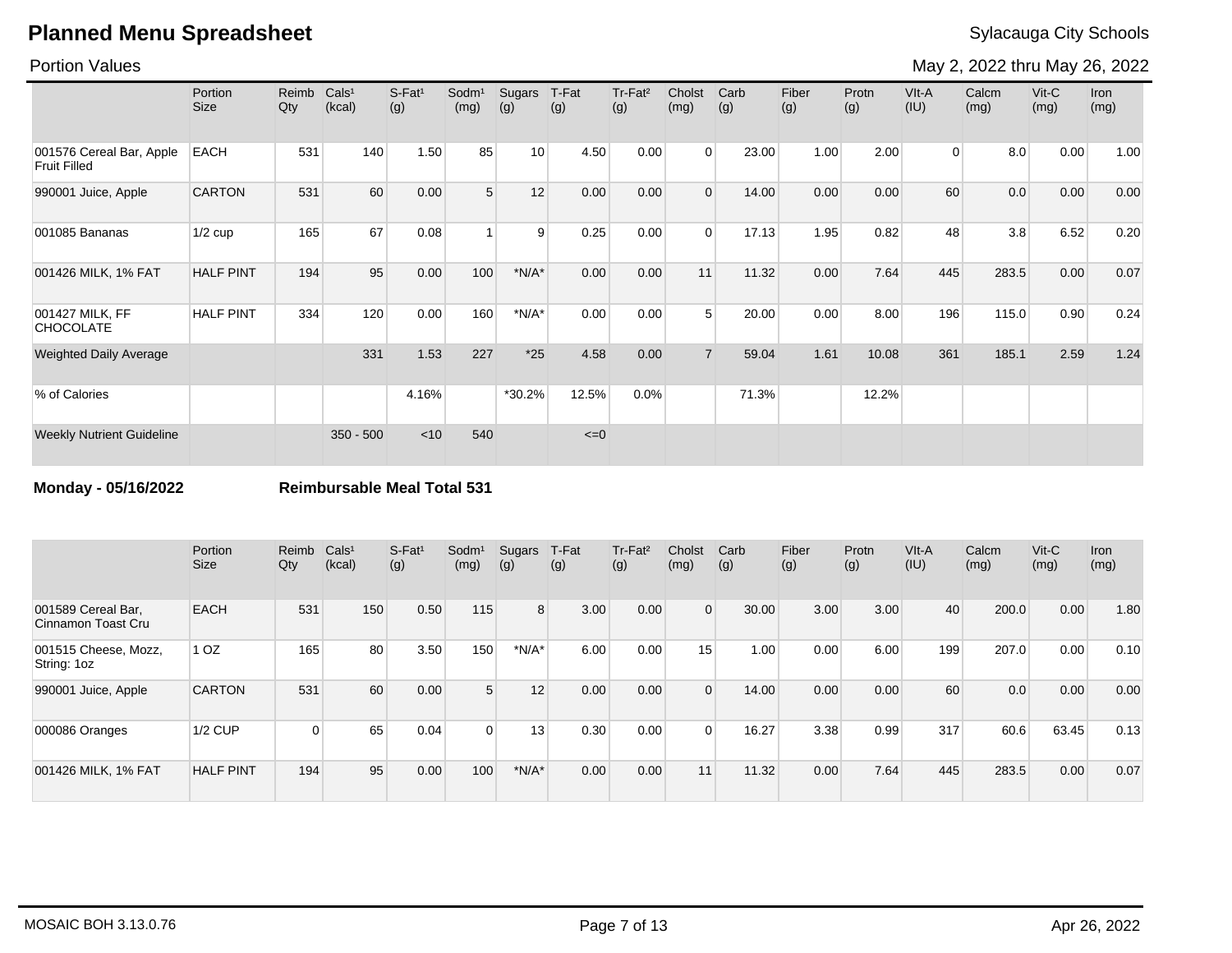Portion Values

May 2, 2022 thru May 26, 2022

|                                     | Portion<br>Size  | Reimb Cals <sup>1</sup><br>Qty | (kcal)      | S-Fat <sup>1</sup><br>(g) | Sodm <sup>1</sup><br>(mg) | Sugars<br>(g) | T-Fat<br>(g) | Tr-Fat <sup>2</sup><br>(g) | Cholst<br>(mg) | Carb<br>(g) | Fiber<br>(g) | Protn<br>(g) | VIt-A<br>(IU) | Calcm<br>(mg) | $V$ it-C<br>(mg) | Iron<br>(mg) |
|-------------------------------------|------------------|--------------------------------|-------------|---------------------------|---------------------------|---------------|--------------|----------------------------|----------------|-------------|--------------|--------------|---------------|---------------|------------------|--------------|
| 001427 MILK, FF<br><b>CHOCOLATE</b> | <b>HALF PINT</b> | 337                            | 120         | 0.00                      | 160                       | $*N/A*$       | 0.00         | 0.00                       | 5 <sup>1</sup> | 20.00       | 0.00         | 8.00         | 196           | 115.0         | 0.90             | 0.24         |
| <b>Weighted Daily Average</b>       |                  |                                | 346         | 1.59                      | 305                       | $*20$         | 4.86         | 0.00                       | 12             | 61.14       | 3.00         | 12.73        | 449           | 440.9         | 0.57             | 2.01         |
| % of Calories                       |                  |                                |             | 4.14%                     |                           | $*23.1%$      | 12.6%        | $0.0\%$                    |                | 70.7%       |              | 14.7%        |               |               |                  |              |
| <b>Weekly Nutrient Guideline</b>    |                  |                                | $350 - 500$ | < 10                      | 540                       |               | $\leq=0$     |                            |                |             |              |              |               |               |                  |              |

**Tuesday - 05/17/2022 Reimbursable Meal Total 527**

|                                       | Portion<br><b>Size</b> | Reimb<br>Qty | Cals <sup>1</sup><br>(kcal) | $S-Fat1$<br>(g) | Sodm <sup>1</sup><br>(mg) | Sugars<br>(g) | T-Fat<br>(g) | Tr-Fat <sup>2</sup><br>(g) | Cholst<br>(mg) | Carb<br>(g) | Fiber<br>(g) | Protn<br>(g) | VIt-A<br>(IU) | Calcm<br>(mg) | Vit-C<br>(mg) | <b>Iron</b><br>(mg) |
|---------------------------------------|------------------------|--------------|-----------------------------|-----------------|---------------------------|---------------|--------------|----------------------------|----------------|-------------|--------------|--------------|---------------|---------------|---------------|---------------------|
| 900181 Cereal Bowl,<br>Golden Grahams | each                   | 527          | 110                         | 0.00            | 220                       | 9             | 1.00         | 0.00                       | $\overline{0}$ | 24.00       | 1.00         | 1.00         | 400           | 80.0          | 4.80          | 3.60                |
| 000998 Raisins, Individual<br>Box     | Box                    | 160          | 137                         | 0.00            | $6 \overline{6}$          | 31            | 0.00         | 0.00                       | $\Omega$       | 33.07       | 2.28         | 1.14         | $\Omega$      | 22.8          | 0.00          | 0.00                |
| 900319 Juice, Orange 4<br>OZ.         | 4 oz.                  | 527          | 60                          | 0.00            | $\Omega$                  | 12            | 0.00         | 0.00                       | $\Omega$       | 14.00       | 0.00         | 0.00         | 353           | 700.0         | 30.00         | 0.12                |
| 001426 MILK, 1% FAT                   | <b>HALF PINT</b>       | 179          | 95                          | 0.00            | 100                       | $*N/A*$       | 0.00         | 0.00                       | 11             | 11.32       | 0.00         | 7.64         | 445           | 283.5         | 0.00          | 0.07                |
| 001427 MILK, FF<br><b>CHOCOLATE</b>   | <b>HALF PINT</b>       | 347          | 120                         | 0.00            | 160                       | $*N/A*$       | 0.00         | 0.00                       | 5              | 20.00       | 0.00         | 8.00         | 196           | 115.0         | 0.90          | 0.24                |
| <b>Weighted Daily Average</b>         |                        |              | 323                         | 0.00            | 361                       | $*30$         | 1.00         | 0.00                       |                | 65.05       | 1.69         | 9.21         | 1033          | 958.9         | 35.39         | 3.90                |
| % of Calories                         |                        |              |                             | $0.00\%$        |                           | $*37.2%$      | 2.8%         | 0.0%                       |                | 80.6%       |              | 11.4%        |               |               |               |                     |
| <b>Weekly Nutrient Guideline</b>      |                        |              | $350 - 500$                 | $<$ 10          | 540                       |               | $\leq=0$     |                            |                |             |              |              |               |               |               |                     |

**Wednesday - 05/18/2022 Reimbursable Meal Total 539**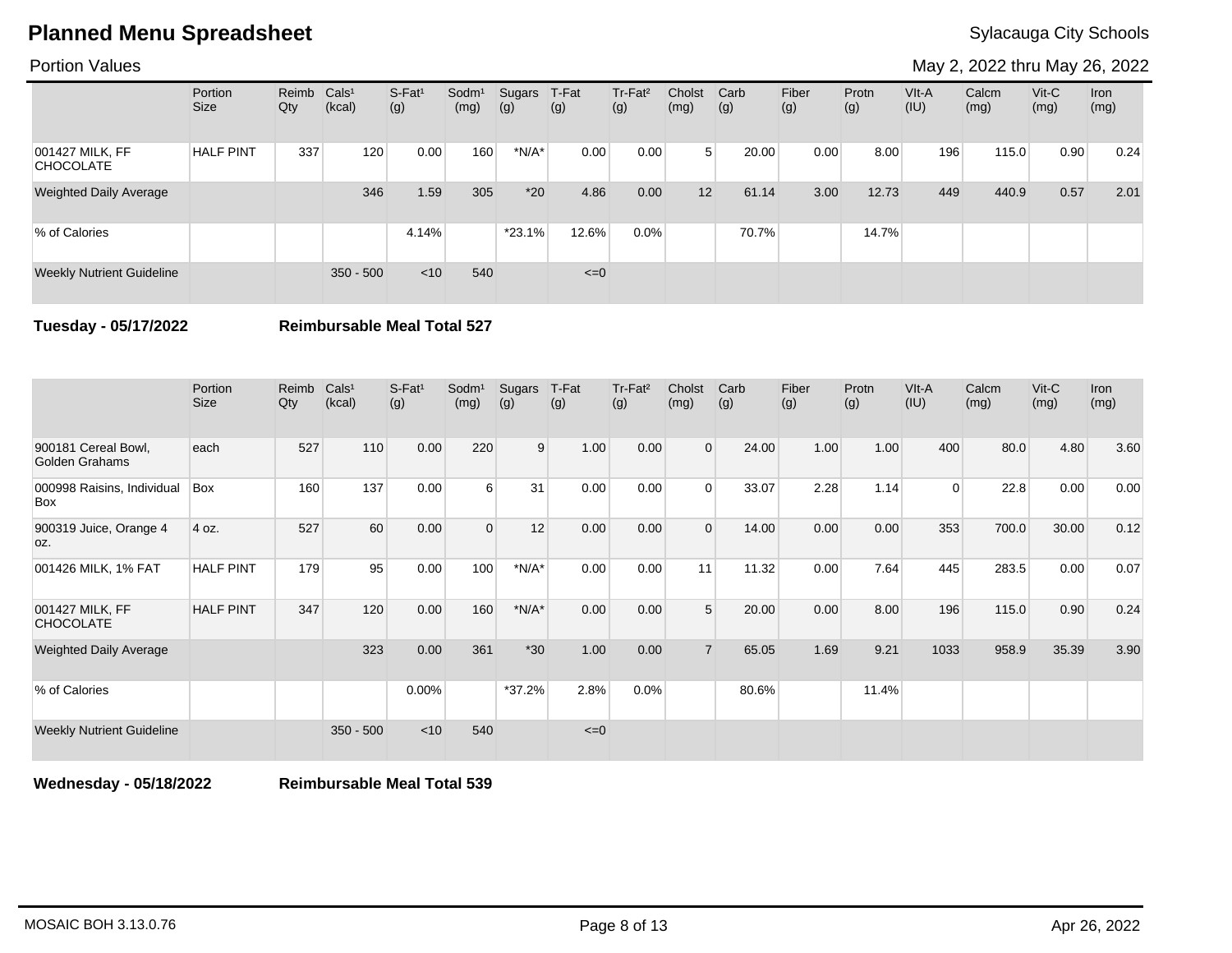Portion Values

May 2, 2022 thru May 26, 2022

|                                       | Portion<br><b>Size</b> | Reimb<br>Qty | Cals <sup>1</sup><br>(kcal) | $S-Fat1$<br>(g) | Sodm <sup>1</sup><br>(mg) | Sugars<br>(g) | T-Fat<br>(g) | Tr-Fat <sup>2</sup><br>(g) | Cholst<br>(mg) | Carb<br>(g) | Fiber<br>(g) | Protn<br>(g) | VIt-A<br>(IU) | Calcm<br>(mg) | Vit-C<br>(mg) | Iron<br>(mg) |
|---------------------------------------|------------------------|--------------|-----------------------------|-----------------|---------------------------|---------------|--------------|----------------------------|----------------|-------------|--------------|--------------|---------------|---------------|---------------|--------------|
| 900506 Yogurt, Go-Gurt,<br>Strawberry | each                   | 200          | 70                          | 0.00            | 30                        | 10            | 0.50         | 0.00                       |                | 13.00       | 0.00         | 2.00         | 400           | 100.0         | 0.00          | 0.00         |
| 001454 Graham Cracker<br>Snack, Honey | <b>EACH</b>            | 539          | 110                         | 0.00            | 140                       | 11            | 3.00         | 0.00                       | $\Omega$       | 20.00       | 7.00         | 1.29         | 280           | 5.0           | 3.00          | 2.00         |
| 000086 Oranges                        | <b>1/2 CUP</b>         | 200          | 65                          | 0.04            | $\Omega$                  | 13            | 0.30         | 0.00                       | $\Omega$       | 16.27       | 3.38         | 0.99         | 317           | 60.6          | 63.45         | 0.13         |
| 990001 Juice, Apple                   | <b>CARTON</b>          | 539          | 60                          | 0.00            | 5 <sup>5</sup>            | 12            | 0.00         | 0.00                       | $\Omega$       | 14.00       | 0.00         | 0.00         | 60            | 0.0           | 0.00          | 0.00         |
| 001426 MILK, 1% FAT                   | <b>HALF PINT</b>       | 198          | 95                          | 0.00            | 100                       | $*N/A*$       | 0.00         | 0.00                       | 11             | 11.32       | 0.00         | 7.64         | 445           | 283.5         | 0.00          | 0.07         |
| 001427 MILK, FF<br><b>CHOCOLATE</b>   | <b>HALF PINT</b>       | 333          | 120                         | 0.00            | 160                       | $*N/A*$       | 0.00         | 0.00                       | 5              | 20.00       | 0.00         | 8.00         | 196           | 115.0         | 0.90          | 0.24         |
| <b>Weighted Daily Average</b>         |                        |              | 329                         | 0.01            | 292                       | $*31$         | 3.30         | 0.00                       | 8              | 61.37       | 8.26         | 10.15        | 891           | 239.8         | 27.10         | 2.22         |
| % of Calories                         |                        |              |                             | 0.03%           |                           | $*37.7%$      | 9.0%         | 0.0%                       |                | 74.6%       |              | 12.3%        |               |               |               |              |
| <b>Weekly Nutrient Guideline</b>      |                        |              | $350 - 500$                 | < 10            | 540                       |               | $\leq=0$     |                            |                |             |              |              |               |               |               |              |

**Thursday - 05/19/2022 Reimbursable Meal Total 521**

|                                 | Portion<br><b>Size</b> | Reimb<br>Qty | Cals <sup>1</sup><br>(kcal) | $S-Fat1$<br>(g) | Sodm <sup>1</sup><br>(mg) | Sugars<br>(g) | T-Fat<br>(g) | Tr-Fat <sup>2</sup><br>(g) | Cholst<br>(mg)  | Carb<br>(g) | Fiber<br>(g) | Protn<br>(g) | VIt-A<br>(IU) | Calcm<br>(mg) | $V$ it-C<br>(mg) | <b>Iron</b><br>(mg) |
|---------------------------------|------------------------|--------------|-----------------------------|-----------------|---------------------------|---------------|--------------|----------------------------|-----------------|-------------|--------------|--------------|---------------|---------------|------------------|---------------------|
| 900343 Muffin, Blueberry<br>WG  | each                   | 521          | 160                         | 0.50            | 125                       | 13            | 5.00         | 0.00                       | 20              | 26.00       | 1.00         | 2.00         | 65            | 20.0          | 0.00             | 0.72                |
| 000814 Apples, Fresh<br>(HUSSC) | $1/2$ CUP              | 155          | 72                          | 0.04            |                           | 14            | 0.23         | 0.00                       | $\Omega$        | 19.06       | 3.31         | 0.36         | 75            | 8.3           | 6.35             | 0.17                |
| 900319 Juice, Orange 4<br>OZ.   | 4 oz.                  | 521          | 60                          | 0.00            | $\overline{0}$            | 12            | 0.00         | 0.00                       | $\Omega$        | 14.00       | 0.00         | 0.00         | 353           | 700.0         | 30.00            | 0.12                |
| 001426 MILK, 1% FAT             | <b>HALF PINT</b>       | 178          | 95                          | 0.00            | 100                       | $*N/A*$       | 0.00         | 0.00                       | 11 <sub>h</sub> | 11.32       | 0.00         | 7.64         | 445           | 283.5         | 0.00             | 0.07                |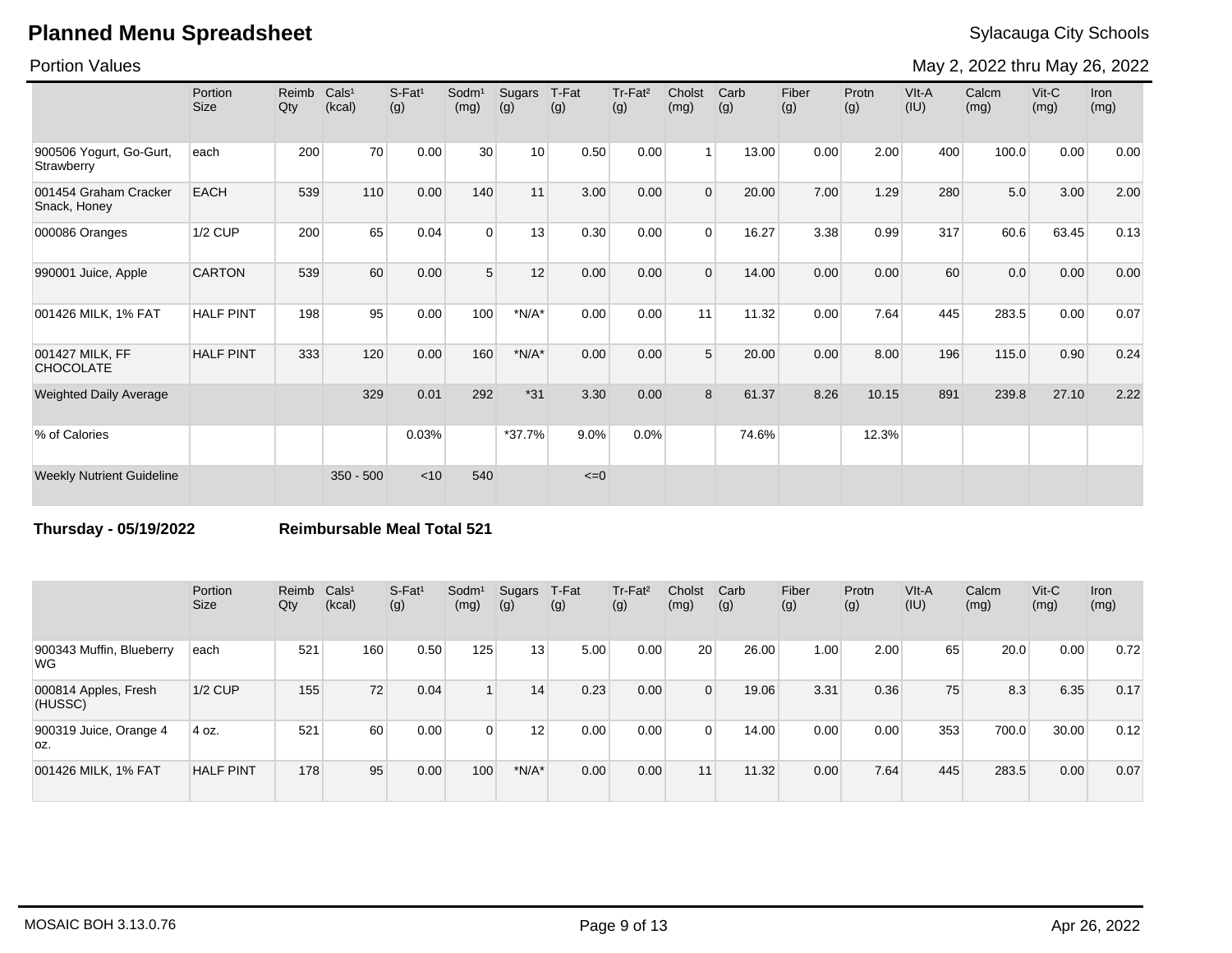Portion Values

May 2, 2022 thru May 26, 2022

|                                     | Portion<br><b>Size</b> | Reimb Cals <sup>1</sup><br>Qty | (kcal)      | $S-Fat1$<br>(g) | Sodm <sup>1</sup><br>(mg) | Sugars<br>(g) | T-Fat<br>(g) | Tr-Fat <sup>2</sup><br>(g) | Cholst<br>(mg) | Carb<br>(g) | Fiber<br>(g) | Protn<br>(g) | VIt-A<br>(IU) | Calcm<br>(mg) | $V$ it-C<br>(mg) | <b>Iron</b><br>(mg) |
|-------------------------------------|------------------------|--------------------------------|-------------|-----------------|---------------------------|---------------|--------------|----------------------------|----------------|-------------|--------------|--------------|---------------|---------------|------------------|---------------------|
| 001427 MILK, FF<br><b>CHOCOLATE</b> | <b>HALF PINT</b>       | 343                            | 120         | 0.00            | 160                       | $*N/A*$       | 0.00         | 0.00                       | 5              | 20.00       | 0.00         | 8.00         | 196           | 115.0         | 0.90             | 0.24                |
| <b>Weighted Daily Average</b>       |                        |                                | 353         | 0.51            | 265                       | $*29$         | 5.07         | 0.00                       | 27             | 62.70       | 1.99         | 9.98         | 721           | 895.0         | 32.48            | 1.07                |
| % of Calories                       |                        |                                |             | $1.30\%$        |                           | $*32.9%$      | 12.9%        | $0.0\%$                    |                | 71.0%       |              | 11.3%        |               |               |                  |                     |
| <b>Weekly Nutrient Guideline</b>    |                        |                                | $350 - 500$ | $<$ 10          | 540                       |               | $\leq=0$     |                            |                |             |              |              |               |               |                  |                     |

**Friday - 05/20/2022 Reimbursable Meal Total 521**

|                                          | Portion<br><b>Size</b> | Reimb<br>Qty | Cals <sup>1</sup><br>(kcal) | $S-Fat1$<br>(g) | Sodm <sup>1</sup><br>(mg) | Sugars<br>(g) | T-Fat<br>(g) | Tr-Fat <sup>2</sup><br>(g) | Cholst<br>(mg) | Carb<br>(g) | Fiber<br>(g) | Protn<br>(g) | VIt-A<br>(IU)  | Calcm<br>(mg) | $V$ it-C<br>(mg) | <b>Iron</b><br>(mg) |
|------------------------------------------|------------------------|--------------|-----------------------------|-----------------|---------------------------|---------------|--------------|----------------------------|----------------|-------------|--------------|--------------|----------------|---------------|------------------|---------------------|
| 990236 Cinnamon Toast<br>Crunch Soft Bar | each                   | 521          | 260                         | 2.50            | 290                       | 15            | 8.00         | 0.00                       | 5 <sup>1</sup> | 41.00       | 3.00         | 0.00         | $\overline{0}$ | 0.0           | 0.00             | 0.00                |
| 000086 Oranges                           | 1/2 CUP                | 155          | 65                          | 0.04            | $\Omega$                  | 13            | 0.30         | 0.00                       | $\Omega$       | 16.27       | 3.38         | 0.99         | 317            | 60.6          | 63.45            | 0.13                |
| 990001 Juice, Apple                      | <b>CARTON</b>          | 521          | 60                          | 0.00            | 5                         | 12            | 0.00         | 0.00                       | $\overline{0}$ | 14.00       | 0.00         | 0.00         | 60             | 0.0           | 0.00             | 0.00                |
| 001426 MILK, 1% FAT                      | <b>HALF PINT</b>       | 178          | 95                          | 0.00            | 100                       | $*N/A*$       | 0.00         | 0.00                       | 11             | 11.32       | 0.00         | 7.64         | 445            | 283.5         | 0.00             | 0.07                |
| 001427 MILK, FF<br><b>CHOCOLATE</b>      | <b>HALF PINT</b>       | 343          | 120                         | 0.00            | 160                       | $*N/A*$       | 0.00         | 0.00                       | 5              | 20.00       | 0.00         | 8.00         | 196            | 115.0         | 0.90             | 0.24                |
| <b>Weighted Daily Average</b>            |                        |              | 451                         | 2.51            | 434                       | $*31$         | 8.09         | 0.00                       | 12             | 76.87       | 4.01         | 8.17         | 435            | 190.6         | 19.47            | 0.22                |
| % of Calories                            |                        |              |                             | 5.01%           |                           | $*27.5%$      | 16.1%        | 0.0%                       |                | 68.2%       |              | 7.2%         |                |               |                  |                     |
| <b>Weekly Nutrient Guideline</b>         |                        |              | $350 - 500$                 | $<$ 10          | 540                       |               | $\leq=0$     |                            |                |             |              |              |                |               |                  |                     |

**Monday - 05/23/2022 Reimbursable Meal Total 530**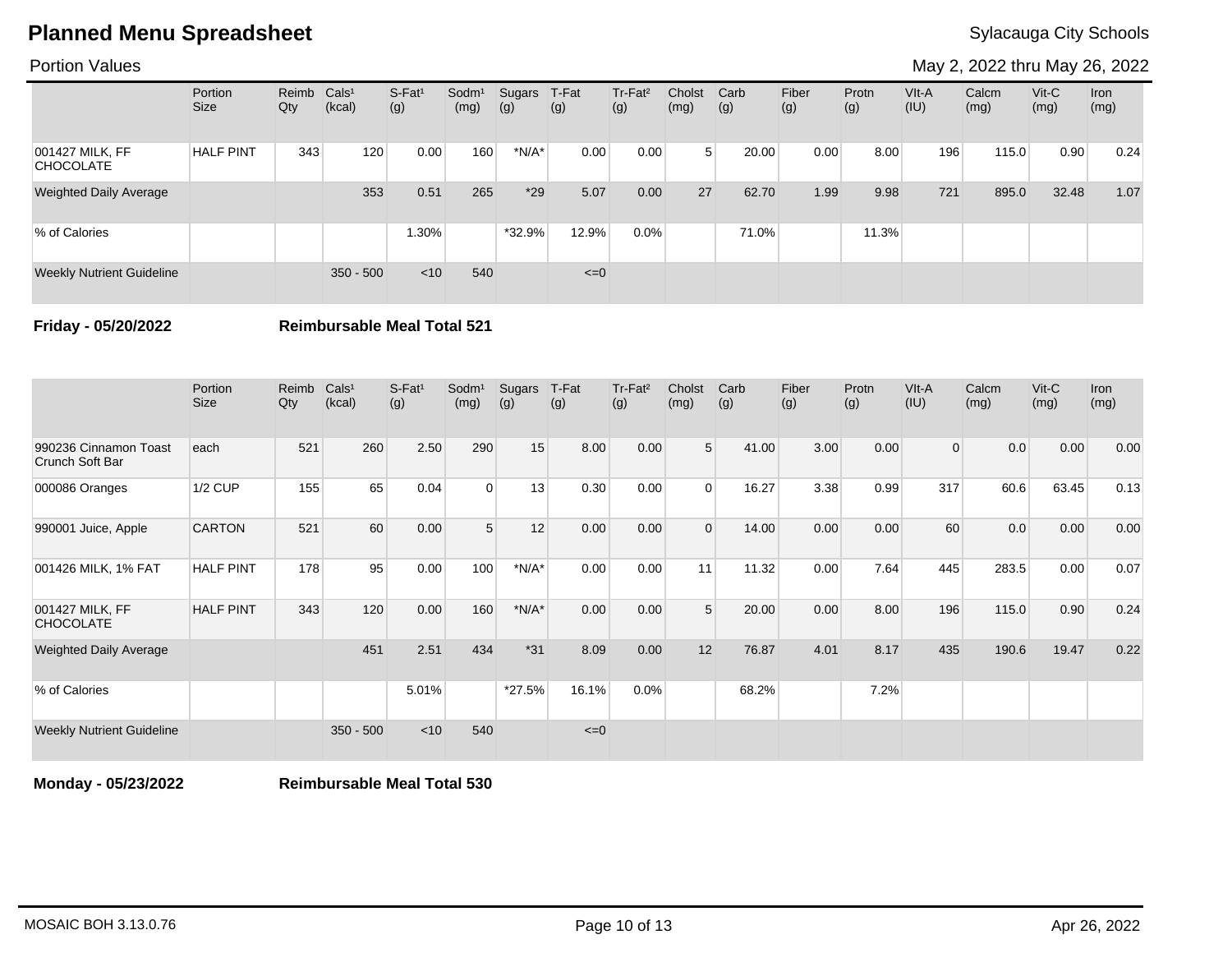Portion Values

May 2, 2022 thru May 26, 2022

|                                     | Portion<br><b>Size</b> | Reimb<br>Qty   | Cals <sup>1</sup><br>(kcal) | $S-Fat1$<br>(g) | Sodm <sup>1</sup><br>(mg) | Sugars<br>(g) | T-Fat<br>(g) | Tr-Fat <sup>2</sup><br>(g) | Cholst<br>(mg) | Carb<br>(g) | Fiber<br>(g) | Protn<br>(g) | VIt-A<br>(IU) | Calcm<br>(mg) | $V$ it-C<br>(mg) | <b>Iron</b><br>(mg) |
|-------------------------------------|------------------------|----------------|-----------------------------|-----------------|---------------------------|---------------|--------------|----------------------------|----------------|-------------|--------------|--------------|---------------|---------------|------------------|---------------------|
| 000269 Muffin, Assorted             | Each                   | $\overline{0}$ | 154                         | 0.49            | 124                       | 13            | 4.58         | 0.00                       | 18             | 26.50       | 0.98         | 1.96         | 55            | 15.0          | 16.78            | 0.72                |
| 990001 Juice, Apple                 | <b>CARTON</b>          | 530            | 60                          | 0.00            | 5                         | 12            | 0.00         | 0.00                       | $\mathbf{0}$   | 14.00       | 0.00         | 0.00         | 60            | 0.0           | 0.00             | 0.00                |
| 000086 Oranges                      | <b>1/2 CUP</b>         | 155            | 65                          | 0.04            | $\Omega$                  | 13            | 0.30         | 0.00                       | $\Omega$       | 16.27       | 3.38         | 0.99         | 317           | 60.6          | 63.45            | 0.13                |
| 001426 MILK, 1% FAT                 | <b>HALF PINT</b>       | 194            | 95                          | 0.00            | 100                       | $*N/A*$       | 0.00         | 0.00                       | 11             | 11.32       | 0.00         | 7.64         | 445           | 283.5         | 0.00             | 0.07                |
| 001427 MILK, FF<br><b>CHOCOLATE</b> | <b>HALF PINT</b>       | 337            | 120                         | 0.00            | 160                       | $*N/A*$       | 0.00         | 0.00                       | 5              | 20.00       | 0.00         | 8.00         | 196           | 115.0         | 0.90             | 0.24                |
| <b>Weighted Daily Average</b>       |                        |                | 190                         | 0.01            | 143                       | $*16$         | 0.09         | 0.00                       |                | 35.62       | 0.99         | 8.17         | 440           | 194.6         | 19.13            | 0.21                |
| % of Calories                       |                        |                |                             | 0.05%           |                           | $*33.7%$      | 0.4%         | 0.0%                       |                | 75.0%       |              | 17.2%        |               |               |                  |                     |
| <b>Weekly Nutrient Guideline</b>    |                        |                | $350 - 500$                 | < 10            | 540                       |               | $\leq=0$     |                            |                |             |              |              |               |               |                  |                     |

**Tuesday - 05/24/2022 Reimbursable Meal Total 320**

|                                                        | Portion<br><b>Size</b> | Reimb<br>Qty | Cals <sup>1</sup><br>(kcal) | $S$ -Fat <sup>1</sup><br>(g) | Sodm <sup>1</sup><br>(mg) | Sugars<br>(g) | T-Fat<br>(g) | Tr-Fat <sup>2</sup><br>(g) | Cholst<br>(mg) | Carb<br>(g) | Fiber<br>(g) | Protn<br>(g) | VIt-A<br>(IU) | Calcm<br>(mg) | $V$ it-C<br>(mg) | <b>Iron</b><br>(mg) |
|--------------------------------------------------------|------------------------|--------------|-----------------------------|------------------------------|---------------------------|---------------|--------------|----------------------------|----------------|-------------|--------------|--------------|---------------|---------------|------------------|---------------------|
| 990231 BeneFIT Bar Apple Each<br><b>Blueberry Chip</b> |                        | 320          | 290                         | 3.00                         | 200                       | 23            | 9.00         | 0.00                       | 20             | 48.00       | 3.00         | 5.00         | $\Omega$      | 2.0           | 0.00             | 8.00                |
| 001499 Cheese, String,<br>Mozz                         | 1 <sub>OZ</sub>        | 320          | 80                          | 3.50                         | 150                       | $*N/A*$       | 6.00         | 0.00                       | 15             | 1.00        | 0.00         | 6.00         | 199           | 207.0         | 0.00             | 0.10                |
| 900319 Juice, Orange 4<br>OZ.                          | 4 oz.                  | 320          | 60                          | 0.00                         | $\overline{0}$            | 12            | 0.00         | 0.00                       | $\Omega$       | 14.00       | 0.00         | 0.00         | 353           | 700.0         | 30.00            | 0.12                |
| 000814 Apples, Fresh<br>(HUSSC)                        | <b>1/2 CUP</b>         | 0            | 72                          | 0.04                         |                           | 14            | 0.23         | 0.00                       | $\Omega$       | 19.06       | 3.31         | 0.36         | 75            | 8.3           | 6.35             | 0.17                |
| 001426 MILK, 1% FAT                                    | <b>HALF PINT</b>       | 105          | 95                          | 0.00                         | 100                       | $*N/A*$       | 0.00         | 0.00                       | 11             | 11.32       | 0.00         | 7.64         | 445           | 283.5         | 0.00             | 0.07                |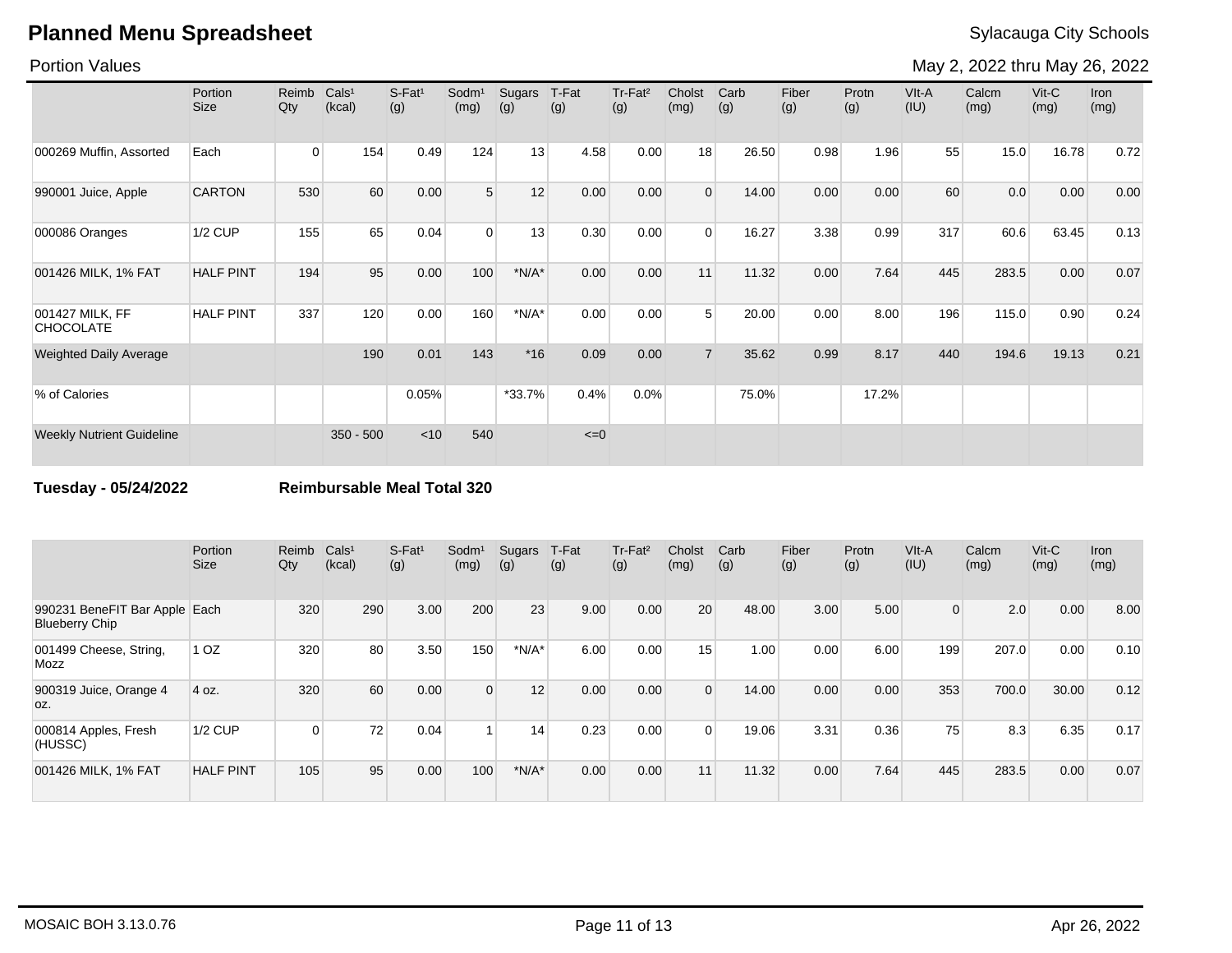Portion Values

May 2, 2022 thru May 26, 2022

|                                     | Portion<br>Size  | Reimb Cals <sup>1</sup><br>Qty | (kcal)      | S-Fat <sup>1</sup><br>(g) | Sodm <sup>1</sup><br>(mg) | Sugars<br>(g) | T-Fat<br>(g) | Tr-Fat <sup>2</sup><br>(g) | Cholst<br>(mg) | Carb<br>(g) | Fiber<br>(g) | Protn<br>(g) | VIt-A<br>(IU) | Calcm<br>(mg) | $V$ it-C<br>(mg) | Iron<br>(mg) |
|-------------------------------------|------------------|--------------------------------|-------------|---------------------------|---------------------------|---------------|--------------|----------------------------|----------------|-------------|--------------|--------------|---------------|---------------|------------------|--------------|
| 001427 MILK, FF<br><b>CHOCOLATE</b> | <b>HALF PINT</b> | 215                            | 120         | 0.00                      | 160                       | $*N/A*$       | 0.00         | 0.00                       | 5 <sup>1</sup> | 20.00       | 0.00         | 8.00         | 196           | 115.0         | 0.90             | 0.24         |
| <b>Weighted Daily Average</b>       |                  |                                | 542         | 6.50                      | 490                       | $*35$         | 15.00        | 0.00                       | 42             | 80.15       | 3.00         | 18.88        | 830           | 1079.3        | 30.60            | 8.40         |
| % of Calories                       |                  |                                |             | 10.79%                    |                           | $*25.8\%$     | 24.9%        | $0.0\%$                    |                | 59.2%       |              | 13.9%        |               |               |                  |              |
| <b>Weekly Nutrient Guideline</b>    |                  |                                | $350 - 500$ | < 10                      | 540                       |               | $\leq=0$     |                            |                |             |              |              |               |               |                  |              |

**Wednesday - 05/25/2022 Reimbursable Meal Total 531**

|                                     | Portion<br><b>Size</b> | Reimb<br>Qty | Cals <sup>1</sup><br>(kcal) | $S-Fat1$<br>(g) | Sodm <sup>1</sup><br>(mg) | Sugars<br>(g) | T-Fat<br>(g) | Tr-Fat <sup>2</sup><br>(g) | Cholst<br>(mg) | Carb<br>(g) | Fiber<br>(g) | Protn<br>(g) | VIt-A<br>(IU) | Calcm<br>(mg) | $V$ it-C<br>(mg) | <b>Iron</b><br>(mg) |
|-------------------------------------|------------------------|--------------|-----------------------------|-----------------|---------------------------|---------------|--------------|----------------------------|----------------|-------------|--------------|--------------|---------------|---------------|------------------|---------------------|
| 000269 Muffin, Assorted             | Each                   | 531          | 154                         | 0.49            | 124                       | 13            | 4.58         | 0.00                       | 18             | 26.50       | 0.98         | 1.96         | 55            | 15.0          | 16.78            | 0.72                |
| 000998 Raisins, Individual<br>Box   | Box                    | $\Omega$     | 137                         | 0.00            | 6                         | 31            | 0.00         | 0.00                       | $\Omega$       | 33.07       | 2.28         | 1.14         | $\Omega$      | 22.8          | 0.00             | 0.00                |
| 990001 Juice, Apple                 | <b>CARTON</b>          | 531          | 60                          | 0.00            | 5                         | 12            | 0.00         | 0.00                       | $\Omega$       | 14.00       | 0.00         | 0.00         | 60            | 0.0           | 0.00             | 0.00                |
| 001426 MILK, 1% FAT                 | <b>HALF PINT</b>       | 194          | 95                          | 0.00            | 100                       | $*N/A*$       | 0.00         | 0.00                       | 11             | 11.32       | 0.00         | 7.64         | 445           | 283.5         | 0.00             | 0.07                |
| 001427 MILK, FF<br><b>CHOCOLATE</b> | <b>HALF PINT</b>       | 337          | 120                         | 0.00            | 160                       | $*N/A*$       | 0.00         | 0.00                       | 5              | 20.00       | 0.00         | 8.00         | 196           | 115.0         | 0.90             | 0.24                |
| <b>Weighted Daily Average</b>       |                        |              | 325                         | 0.49            | 267                       | $*25$         | 4.58         | 0.00                       | 25             | 57.33       | 0.98         | 9.83         | 402           | 191.5         | 17.35            | 0.89                |
| % of Calories                       |                        |              |                             | 1.36%           |                           | *30.8%        | 12.7%        | 0.0%                       |                | 70.6%       |              | 12.1%        |               |               |                  |                     |
| <b>Weekly Nutrient Guideline</b>    |                        |              | $350 - 500$                 | $<$ 10          | 540                       |               | $\leq=0$     |                            |                |             |              |              |               |               |                  |                     |

**Thursday - 05/26/2022 Reimbursable Meal Total 531**